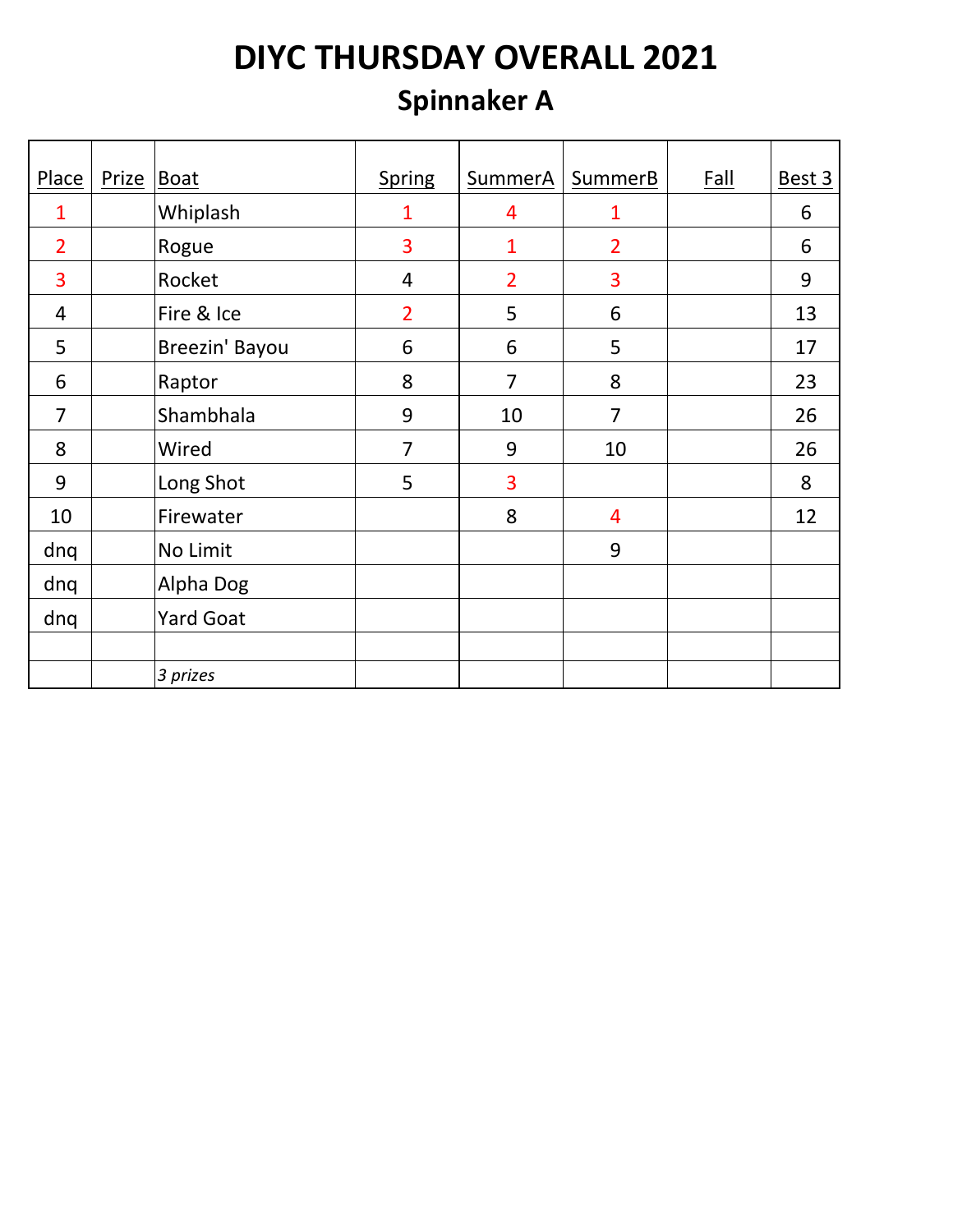#### **Spinnaker B**

| Place          | Prize | <b>Boat</b>           | <b>Spring</b>  | SummerA        | <b>SummerB</b> | <b>Fall</b> | Best 3         |
|----------------|-------|-----------------------|----------------|----------------|----------------|-------------|----------------|
| 1              |       | Junior                | $\overline{2}$ | $\overline{1}$ | $\mathbf{1}$   |             | $\overline{4}$ |
| $\overline{2}$ |       | Meltemi               | 3              | $\overline{2}$ | 6              |             | 11             |
| 3              |       | Volcano               | 6              | 4              | 3              |             | 13             |
| 4              |       | Fawkes                | 4              | $\overline{7}$ | 5              |             | 16             |
| 5              |       | Therapy               | 8              | 5              | $\overline{7}$ |             | 20             |
| 6              |       | Dr. Bligh             | $\overline{7}$ | 8              | 8              |             | 23             |
| $\overline{7}$ |       | Rambunctious          |                | 3              | $\overline{2}$ |             | 5              |
| 8              |       | Mustache Ride         |                | 6              | $\overline{4}$ |             | 10             |
| dnq            |       | <b>Fully Involved</b> | $\mathbf{1}$   |                |                |             | $\mathbf{1}$   |
| dnq            |       | Mojo                  | 5              |                |                |             | 5              |
| dnq            |       | Tenacity              |                |                | 9              |             | 9              |
| dnq            |       | <b>Kicks</b>          | 9              |                |                |             | 9              |
| dnq            |       | Privateer             |                |                |                |             | $\overline{0}$ |
|                |       |                       |                |                |                |             |                |
|                |       | 3 prizes              |                |                |                |             |                |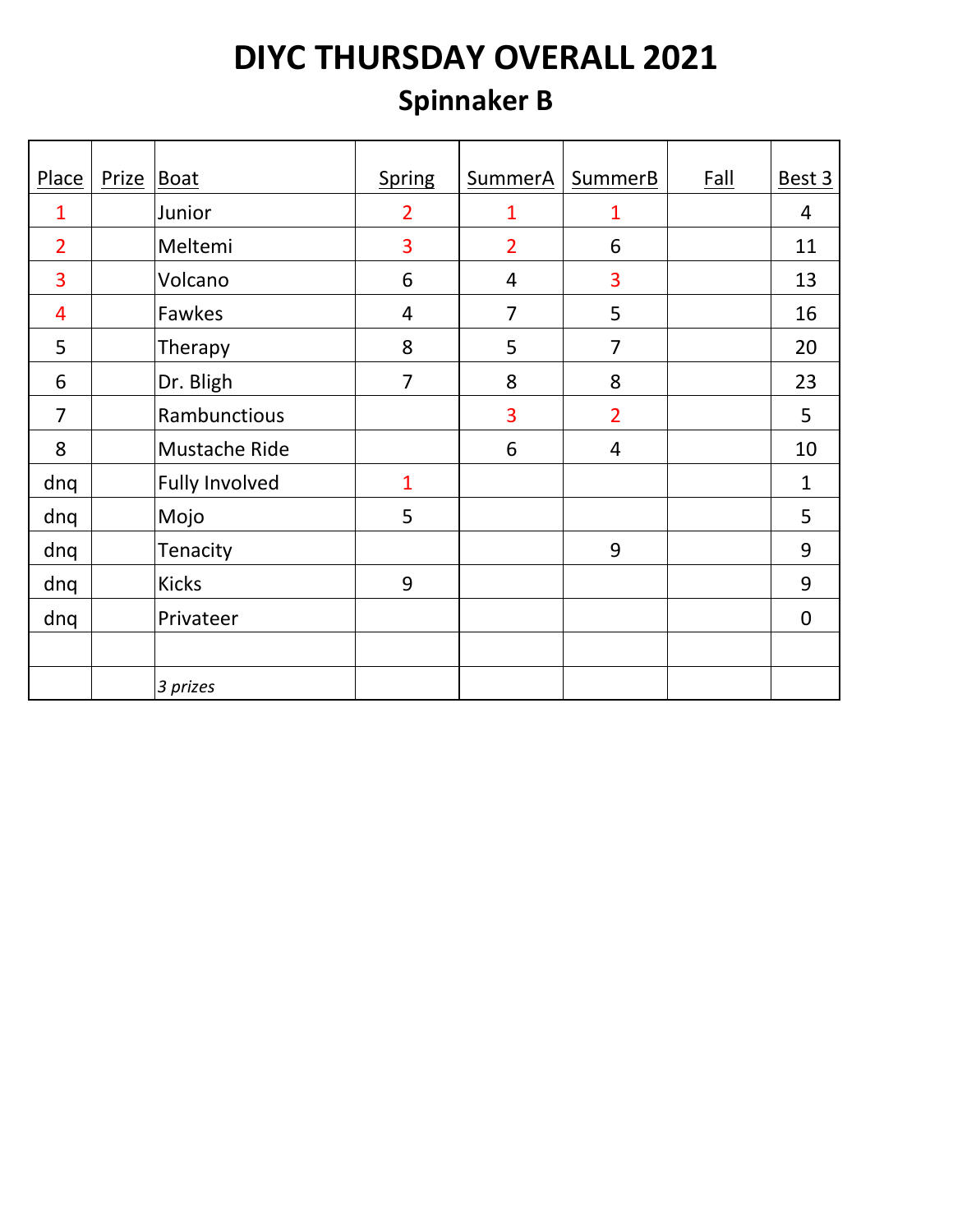#### **Racer-Cruiser**

| Place          | Prize   Boat |                    | <b>Spring</b>  | SummerA        | SummerB        | <b>Fall</b> | Best 3      |
|----------------|--------------|--------------------|----------------|----------------|----------------|-------------|-------------|
| 1              |              | <b>Liquid Time</b> | 1              | 1              | 1              |             | 3           |
| $\overline{2}$ |              | Revenge            | $\overline{2}$ | $\overline{2}$ | 5              |             | 9           |
| 3              |              | No Way Jose        | $\overline{4}$ | 4              | $\overline{2}$ |             | 10          |
| 4              |              | Scorpion           | 6              | 3              | 4              |             | 13          |
| 5              |              | Sacred Cow         | 3              |                | 3              |             | 6           |
| 6              |              | Wing-It            | 5              | 5              |                |             | 10          |
| dnq            |              | Eagle's Wings      |                |                |                |             | 0           |
| dnq            |              | Ruby               |                |                |                |             | $\mathbf 0$ |
| dnq            |              | <b>Blue Heron</b>  |                |                |                |             | $\mathbf 0$ |
| dnq            |              | Satori             |                |                |                |             | $\mathbf 0$ |
|                |              |                    |                |                |                |             |             |
|                |              | 2 prizes           |                |                |                |             |             |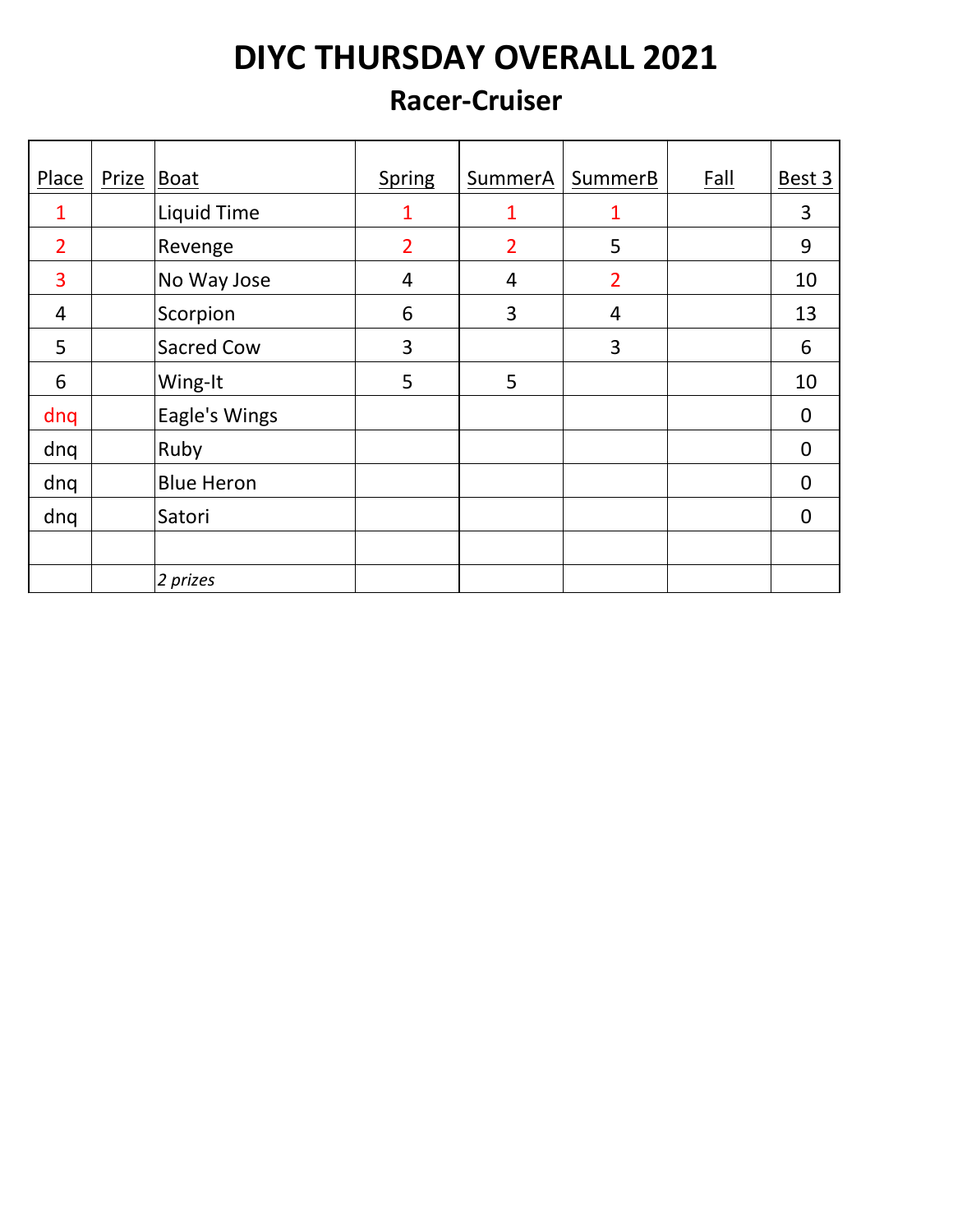#### **Non-Spinnaker A**

| Place          | Prize | Boat                | <b>Spring</b>  | SummerA        | SummerB        | <b>Fall</b> | Best 3         |
|----------------|-------|---------------------|----------------|----------------|----------------|-------------|----------------|
| 1              |       | Volant II           | $\overline{2}$ | 1              | 1              |             | 4              |
| $\overline{2}$ |       | Long Gone           | 1              | $\overline{4}$ | $\overline{2}$ |             | $\overline{7}$ |
| 3              |       | WT Flyer            | 3              | 6              | 3              |             | 12             |
| $\overline{4}$ |       | Chamame             | 4              | 3              | 5              |             | 12             |
| 5              |       | Privateer           |                | $\overline{2}$ | $\overline{4}$ |             | 6              |
| 6              |       | <b>First Wind</b>   | 5              | 5              |                |             | 10             |
| $\overline{7}$ |       | <b>Another Road</b> | 6              |                | $\overline{7}$ |             | 13             |
| 8              |       | Esperanza           | $\overline{7}$ | $\overline{7}$ |                |             | 14             |
| dnq            |       | Abracadabra         |                |                | 6              |             | 6              |
| dnq            |       | SolRebel            |                |                | 8              |             | 8              |
| dnq            |       | Satori              |                |                |                |             | $\overline{0}$ |
| dnq            |       | <b>Boat</b>         |                |                |                |             | $\overline{0}$ |
|                |       |                     |                |                |                |             |                |
|                |       | 3 prizes            |                |                |                |             |                |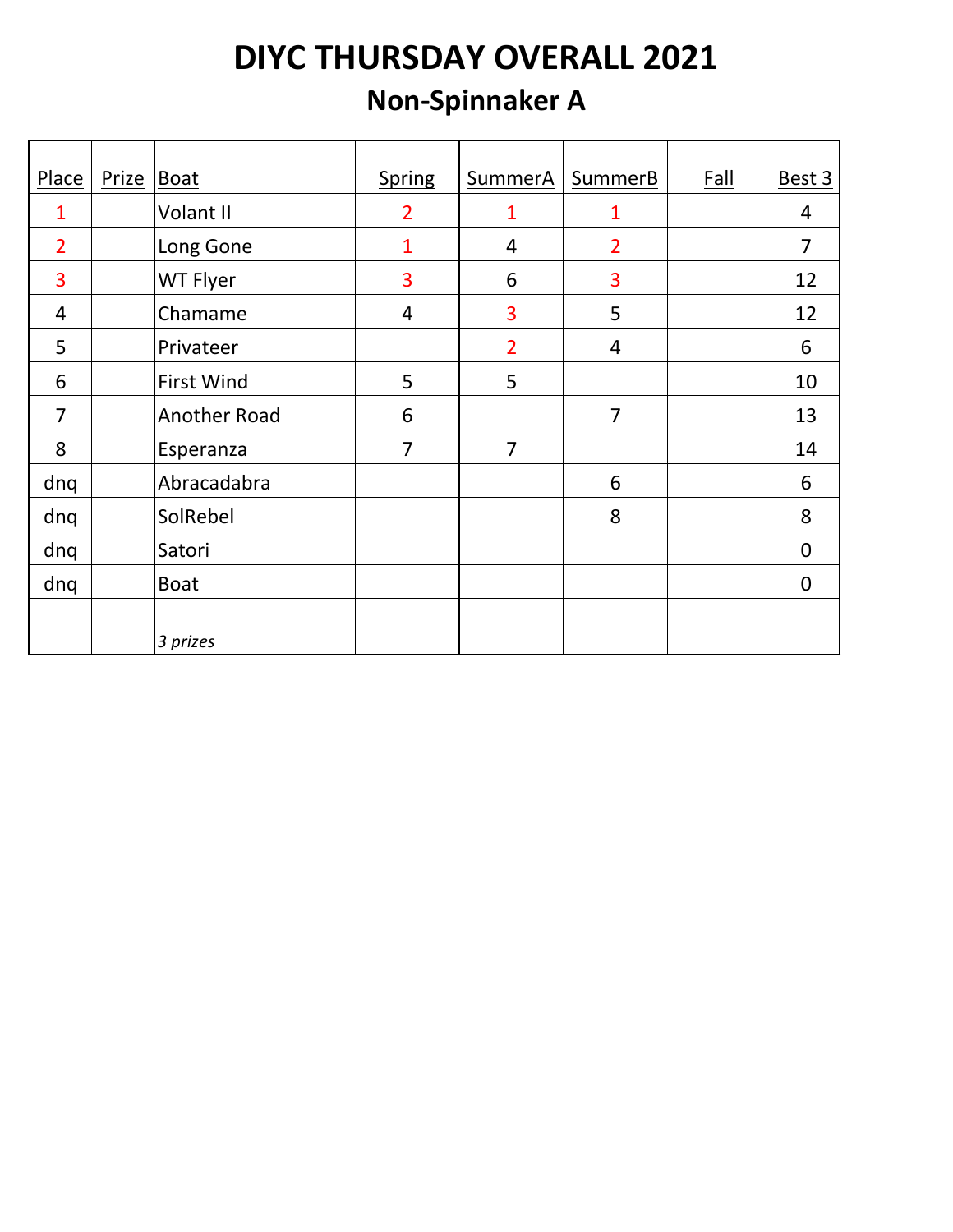#### **Non-Spinnaker B**

| Place          | Prize Boat |                   | <b>Spring</b>  | SummerA        | SummerB        | Fall | Best 3         |
|----------------|------------|-------------------|----------------|----------------|----------------|------|----------------|
|                |            |                   |                |                |                |      |                |
|                |            | Komus             | 1              | 1              | 1              |      | 3              |
| $\overline{2}$ |            | Wings             | $\overline{2}$ | 3              | $\overline{2}$ |      | $\overline{7}$ |
| 3              |            | <b>Tameless</b>   | 3              | $\overline{2}$ | 3              |      | 8              |
| $\overline{4}$ |            | Mazel             | $\overline{4}$ | 4              | $\overline{4}$ |      | 12             |
| 5              |            | Windarra          | $\overline{7}$ | 5              |                |      | 12             |
| 6              |            | <b>Bella</b>      | 5              |                |                |      | 5              |
| 7              |            | <b>Angel Rose</b> | 6              |                |                |      | 6              |
|                |            | Lucky Tiger       |                |                |                |      | $\mathbf 0$    |
|                |            | Satisfaction      |                |                |                |      | 0              |
|                |            | Dulcinea          |                |                |                |      | 0              |
|                |            | <b>Desert Sol</b> |                |                |                |      | 0              |
|                |            |                   |                |                |                |      |                |
|                |            | 2 prizes          |                |                |                |      |                |